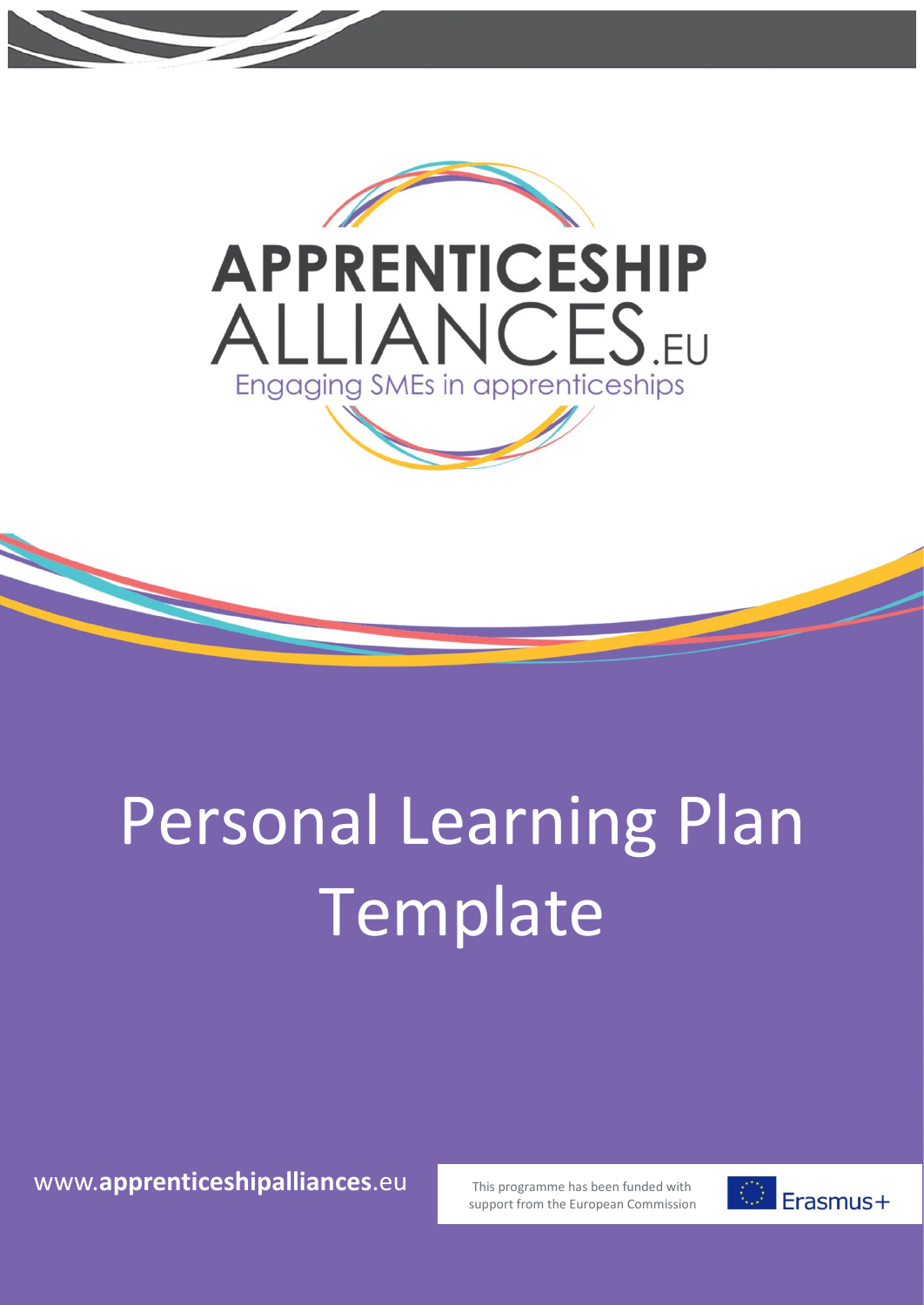

A personal learning plan identifies the learning outcomes / objectives each employee wishes to achieve, a strategy to meet these objectives, and the means by which evidence will be provided to show the achievement of each of the learning objectives.

This project has been funded with support from the European Commission. This publication [communication] reflects the views only of the author, and the Commission cannot be held responsible for any use, which may be made of the information contained therein.





Apprenticeship Alliances (RAISE)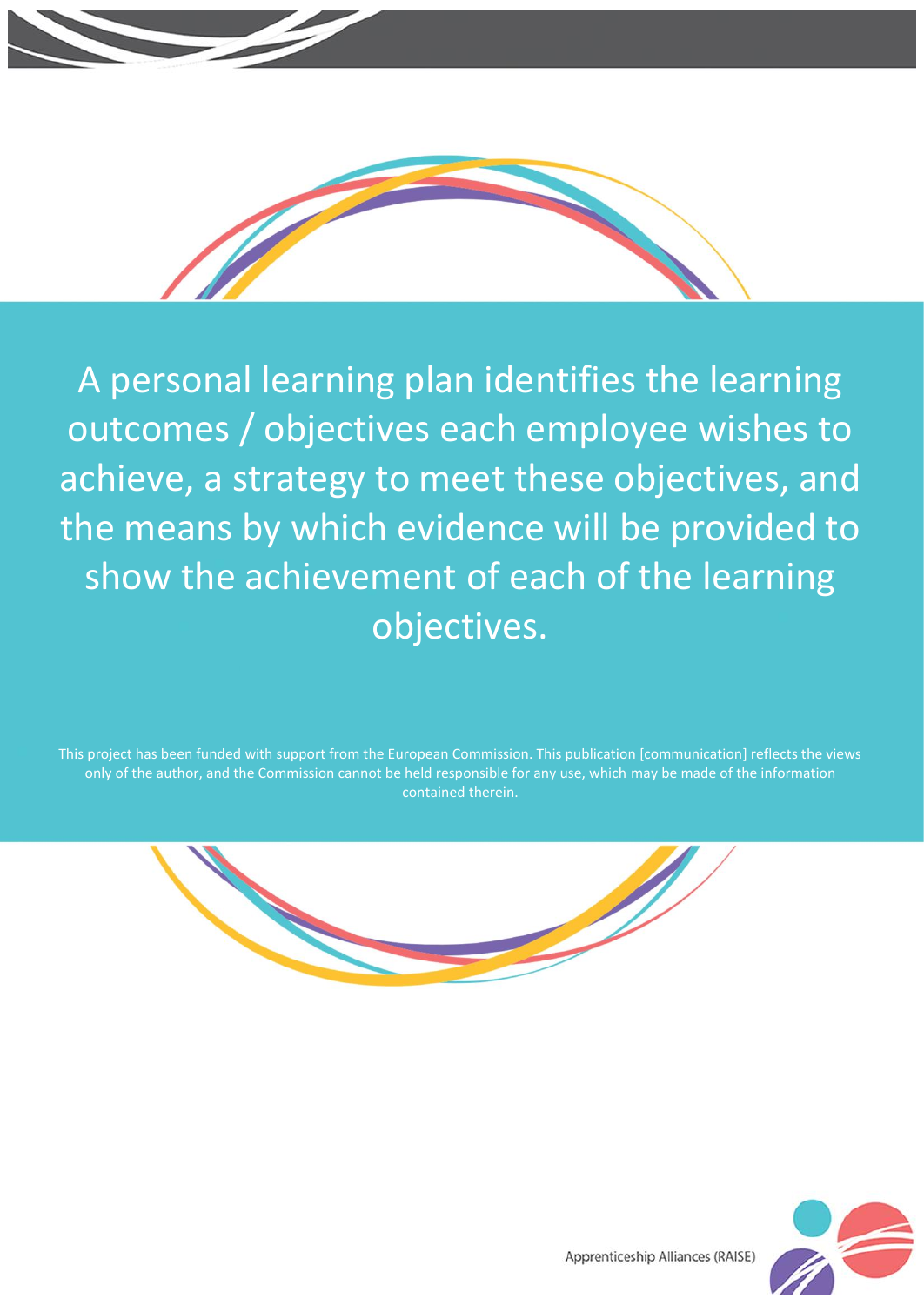## **LEARNING PLAN TEMPLATE**

Employees and Apprentices should fill in the below questions to complete their personal learning plans.

1) What 3 goals do you want to achieve within the next 3 to 6 months?

2) How will you know that you have achieved these goals?

3) What could stop you moving forward?



Apprenticeship Alliances (RAISE)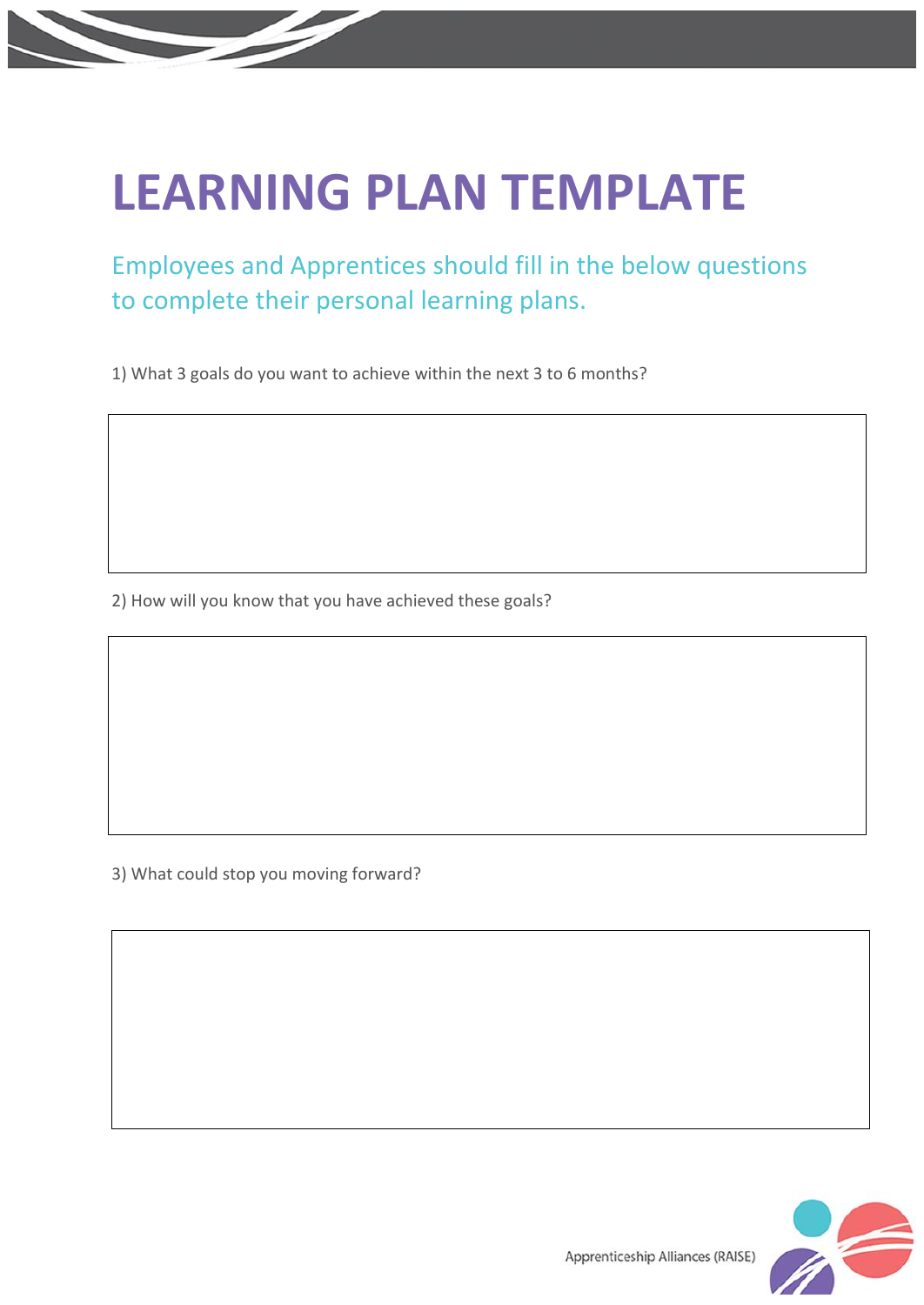

4) What is the gap in your current knowledge?

5) Tick which of the 6 Pillars you need to focus on to meet your goals?

- □ Strategy
- □ Sales and Marketing
- □ Leadership & People
- □ Finance
- □ Innovation
- □ Operations
- 6) Not write down 3 learning goals

## 7) Now make your goals SMART using this learning plan

| <b>Learning Goals</b> | <b>Action Steps</b> | Additional<br>learning<br>supports | Target date | Evidence of<br>achievement |
|-----------------------|---------------------|------------------------------------|-------------|----------------------------|
|                       |                     |                                    |             |                            |
|                       |                     |                                    |             |                            |